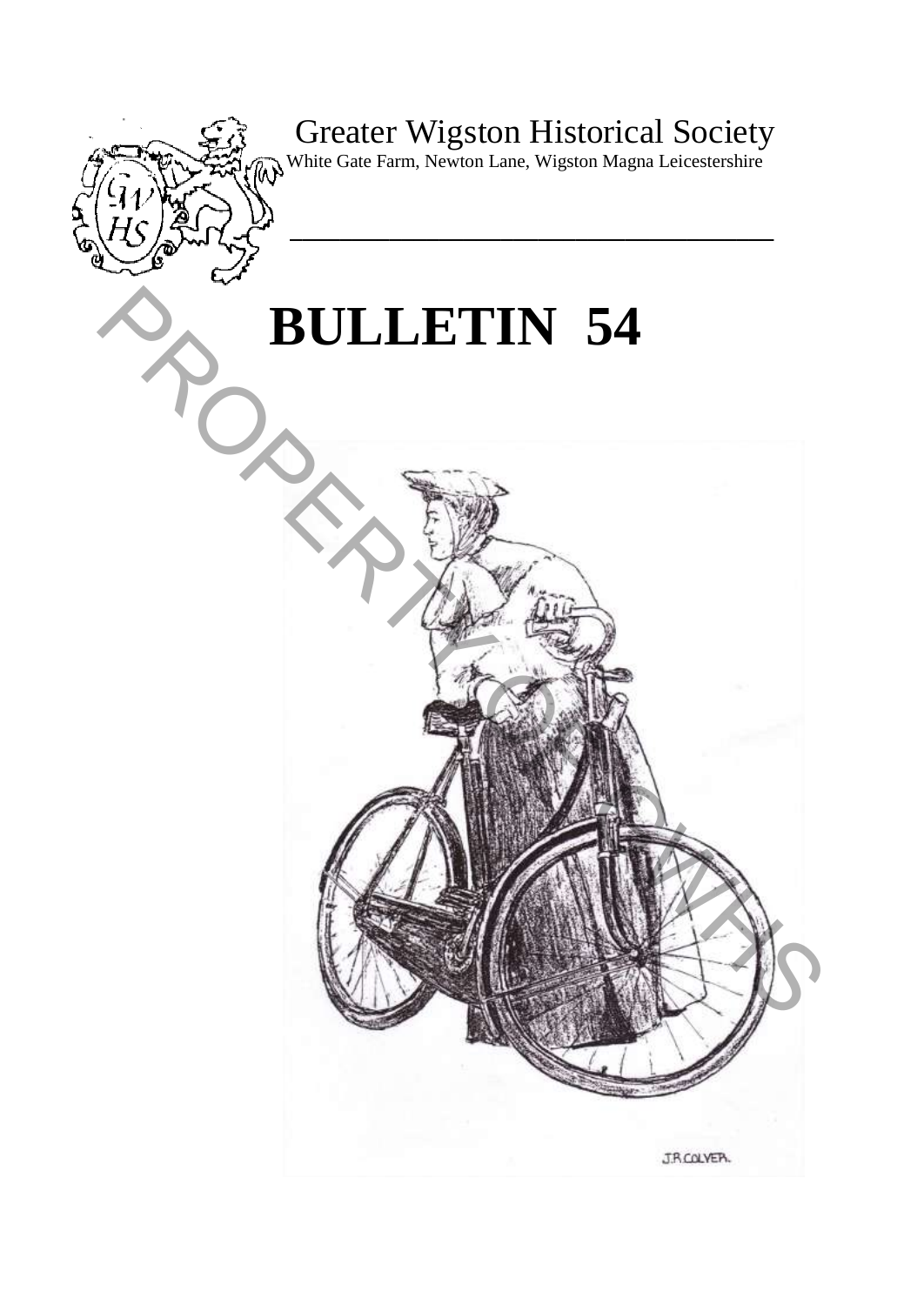#### **PROGRAMME OF MEETINGS - JUNE 1999 TO FEBRUARY 2000**

#### **Wednesday 16th June 1999**

'Visit to Stanford Hall' - conducted tour followed by tea & biscuits Meet 6.45p.m. Paddock Street Car Park to share transport.

#### **Wednesday 18th August 1999**

'History of Wigston U.R. Church' - C. Clr. Duncan Lucas 7.30p.m. U.R. Church Boys' Brigade Rooms.

#### **Wednesday 15th September 1999**

'Pilgrim Fathers in England, Holland & America' - Malcolm Dolby M.A. 7.30p.m. U.R. Church Boys' Brigade Rooms.

#### **Wednesday 20th October 1999**

'150 Years of Leicester's Museums' - Cynthia Brown of Museum Service 7.30p.m. U.R. Church Boys' Brigade Rooms.

#### **Wednesday 17th November 1999**

The Work of the National Trust' - David Freer of National Trust 7.30p.m. U.R. Church Boys' Brigade Rooms.

#### **Wednesday 15th December 1999**

'Christmas Social' with supper, quizzes, raffle etc. 7.30p.m. U.R. Church Boys' Brigade Rooms.

#### **NEW MILLENNIUM - A VERY HAPPY NEW YEAR TO ALL**

#### **Wednesday 19th January 2000**

'History of Leicester's Cinemas' (to include Oadby, Wigston & South) - Brian Johnson 7.30p.m. U.R. Church Boys' Brigade Rooms.

#### **Wednesday 16th February 2000**

A.G.M. followed by The Peace Memorial Park Improvements' - David Toseland 7.30p.m. U.R. Church Boys' Brigade Rooms.

#### \* \* \* \* \* # \* \* \* \* \* \* \* \* \* \* \* # \* \* # \*

#### **FRONT COVER DRAWING**

The cover of this issue portrays an Edwardian lady cyclist. Her hat might well suggest a safe way of bringing home the bread! **Form.** U.R. Church Boys' Brigade Rooms.<br>
Wednesday 15th September 1999<br>
Pigmar U.B. Church Boys' Brigade Rooms.<br>
Wednesday 20th October 1999<br>
150 Years of Legislatt, Holland & America' - Malcolm Dolby M.A.<br>
Wednesday 20t

Jim Colver

The Bulletin is published three times a year on 1st February, June and October. Articles etc. (which are always welcome) should be submitted to either of the Joint Editors three clear weeks before the publication date please.

Joint Editors: Mrs. Chris Smart, 197 Queens Road, Leicester.

Mrs. Tricia Berry, 7 Wensleydale Road, Wigston.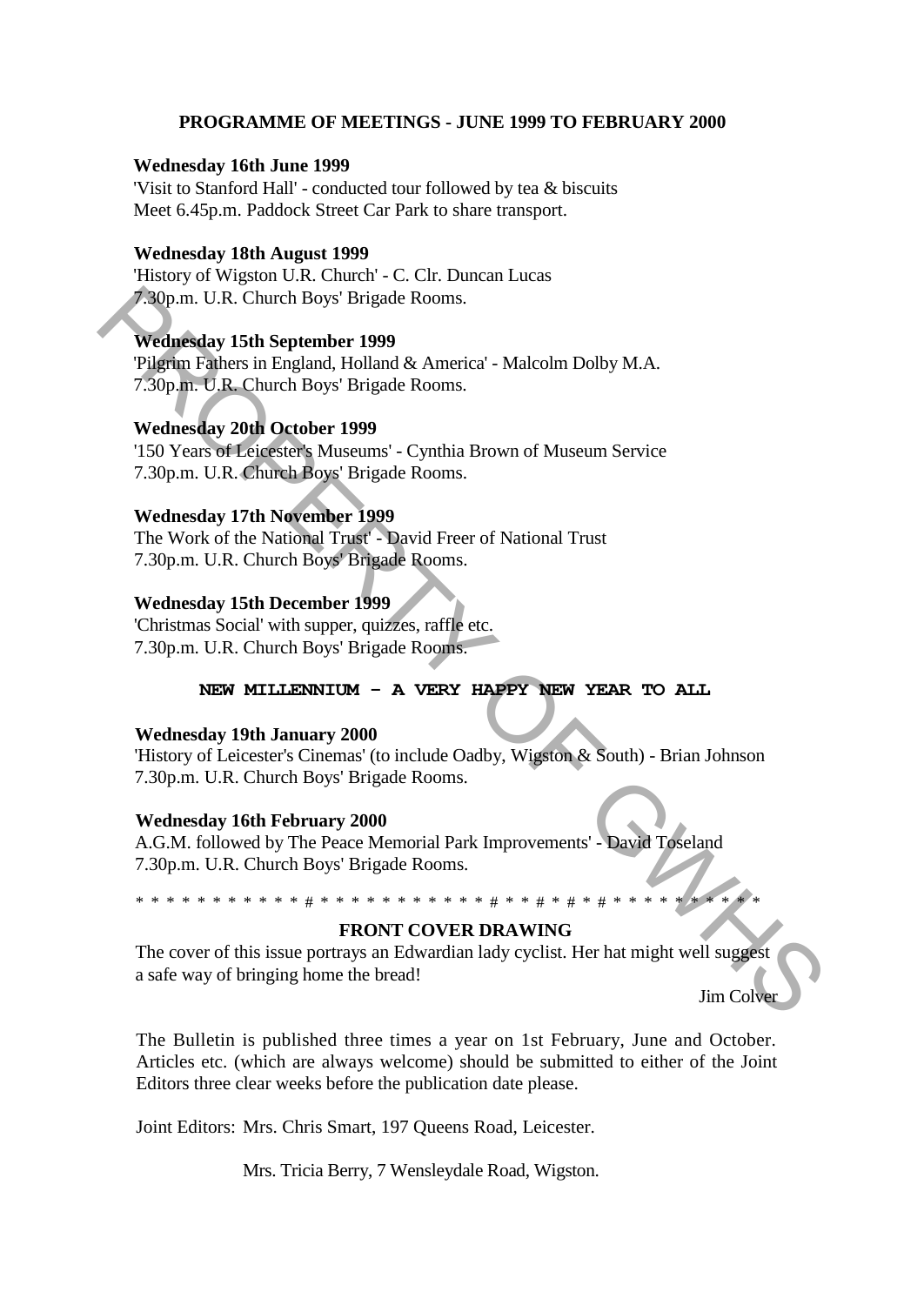#### **FEBRUARY MEETING**

The Society held its Annual General Meeting when approximately 45 members were present. The evening commenced with:-

1) The Acting Secretary, Tricia Berry, reading the minutes of the February 1998 A.G.M. which were agreed and signed as correct.

2) The Treasurer, Brian Bilson, explaining the year end accounts. It was noted that there was a balance in hand of some £150 less than the previous year. To address this situation it was agreed to donate only £50 to the Framework Knitters Museum in the forthcoming year and to increase the subscriptions to £7 00 (full) and £5.00 (concessionary). As no final choice had been made on an appropriate use for the late Ralph Wignall's legacy it was agreed (Bob Wignall having already given his approval) to purchase a good quality slide projector.Peter Clowes to go ahead with this, possibly with the additional help of a donation from the Framework Knitters Museum, which would enable him to use it for their events occasionally. Brian mentioned that the accounts had not yet been audited due to lack of time but would be handed to the Auditor, Colin Towell, very shortly. 2) the Teasurer, Brian Bilson, explaining the year end accounts. It was noted that the peace of content in the pear of accounts of the Francewick Kinters. Museum in the foremention year and to increase the subscriptions t

3) The Chairman, Edna Taylor, reporting another good year with meetings well attended and speakers and visits enjoyed. The record attendance being for Caroline Wessel's talk on Beaumanor Hall. The change of venue had been a success with no

regrets. The Bulletins continued to be well received. She invited members to suggest ideas to include in future programmes. She mentioned that Bob Wignall had been replaced as Vice Chairman by Tony Lawrance during the year and that Tricia Berry was standing in as Acting Secretary due to Doris Chandler having moved to Curtis Weston House. Sue Whyment was welcomed onto the Committee having filled the vacancy caused by the very tragic loss of Peter Mastin. J

4) The Membership Secretary, Stella Tweed, reported that the membership currently stood at 91. Six new members having been welcomed during the year. The average attendance at meetings was 45.

5) The present officers and committee being re-elected unopposed.

Colin Towell on behalf of all members thanked the officers for their work throughout the year in running the society. This was gratefully acknowledged.

Members were reminded that renewal subscriptions were now due and should be paid this evening if possible.

The second part of the evening was taken up with offerings by members Anne Brown and Tricia Berry. Anne playing a very gentle and nostalgic tape she had prepared of the memories of the late Mrs. Johnson about farming at Kilby Grange after the 1914/18 war. While Tricia recounted something of her research into the life of James Hodges (1827-1889) and how South African diamonds came to fund a number of building projects back in Wigston.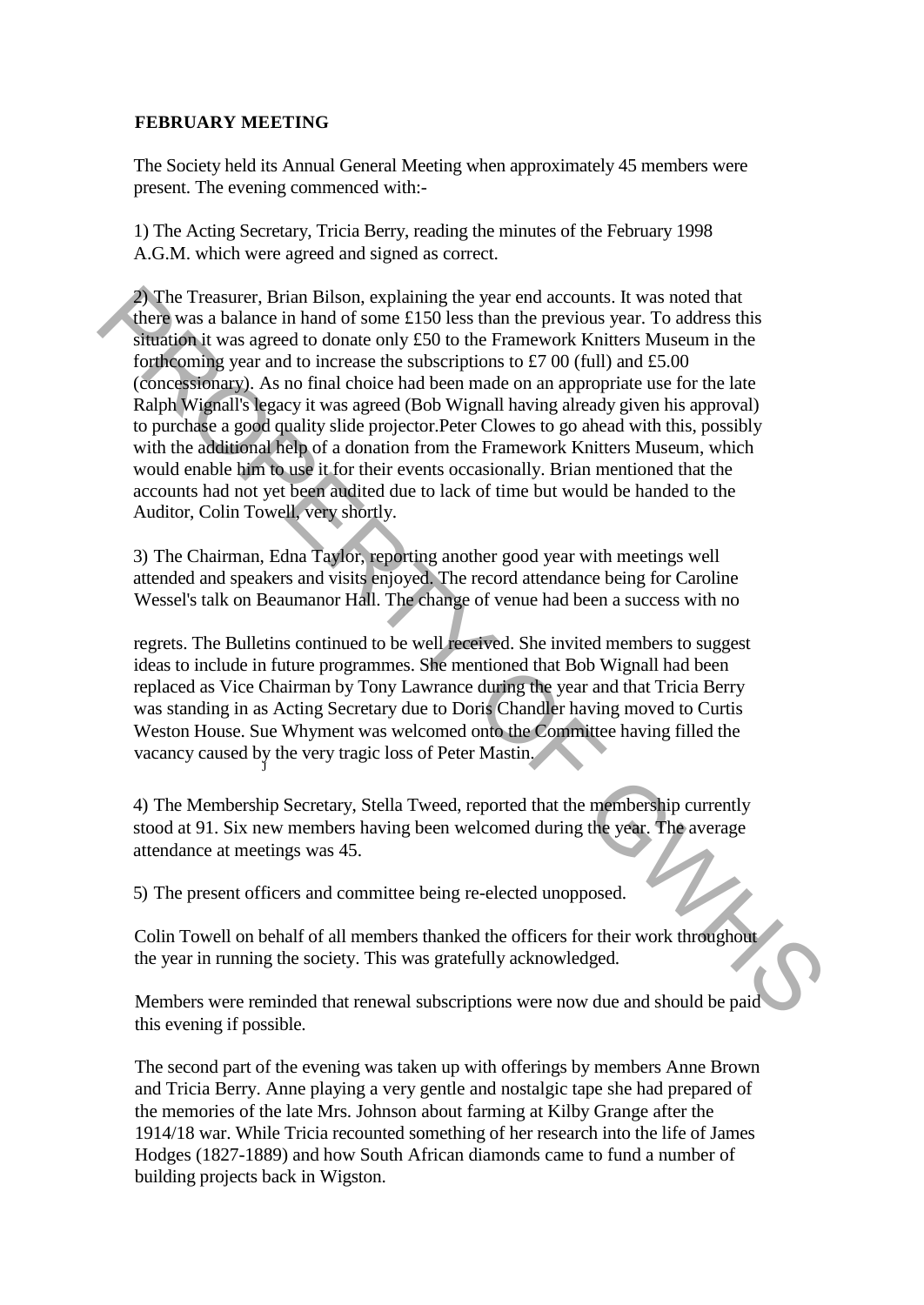#### **MARCH MEETING**

On Wednesday the 17th March the Society met to hear Suzanna Smith of the National Trust talk about the history and restoration of Southwell Workhouse.

Suzanna began by giving us some background to the work of the National Trust which is an independent registered charity founded in 1895. She then continued by giving us background information on the formation and founding of workhouses. Up to the dissolution, the poor were cared for in the community by the monasteries. After the dissolution various laws were passed to deal with the problem of the poor. In 1834 there was a change in the law which resulted in a change of attitudes. The poor were to be dealt with in a much harsher way and many workhouses came out of these changes.

In Southwell the Rev. Thomas Beacher was very involved in this process and in 1808 the first workhouse was founded. At this time George Nichols was the overseer of the poor in the Southwell union. In 1823 the parish incorporated to build a new workhouse. It was the first purpose built establishment and the layout was influenced by prison design. It was governed by a governor responsible to the parish. This person would later be known as the Guardian. The internal arrangements were focused towards a deterrent regime - supervision, classification, segregation. The building was vertically divided so that that each class e.g. the old and infirm or the unemployed would never meet. The system employed at Southwell was judged to be successful and was held up as a model for other workhouses to follow. **SERIONAL TREP CONFIGURE CARREL CONDITION CONSULTER THE CONDITION (THE CONDITION)** THE CONDITION ON VARIOM IN THE CONDITION OF THE CONDITION IS the proof of the solution of the proof. In 1834 these was a change in the law

After the Poor Law Reform Act the workhouses were handed over to local authority control and this continued until 1948 and the introduction of the welfare state. Most workhouses then became institutions such as hospitals or old peoples homes.

It was in this context that the Historic Monuments Commission did a survey of old workhouses. Southwell was in the top six and fulfilled three of the most important criteria - original features, rural setting and archive evidence. It was therefore a superb example for preservation and restoration and it was with this in mind that it was purchased by the National Trust in 1997 for £180,000 with a grant from the Heritage Lottery Fund.

Since then work has begun on the restoration and preservation of the property. Research into the documentary archives will provide the background material for public displays supplemented by oral history. Fortunately the interior has retained its original layout and features, including multiple layers of paint, provide clues as to how the interior would have looked.

Suzanna was able to give us a visual tour of the building using slides and photographs of some of the inmates, masters and matrons. The regime was harsh by today's standards and the documentary evidence remaining amply illustrates this point.

This was an informative and interesting meeting. Many of our members remembered the Leicester workhouse which became the Hillcrest Hospital before its demolition several years ago.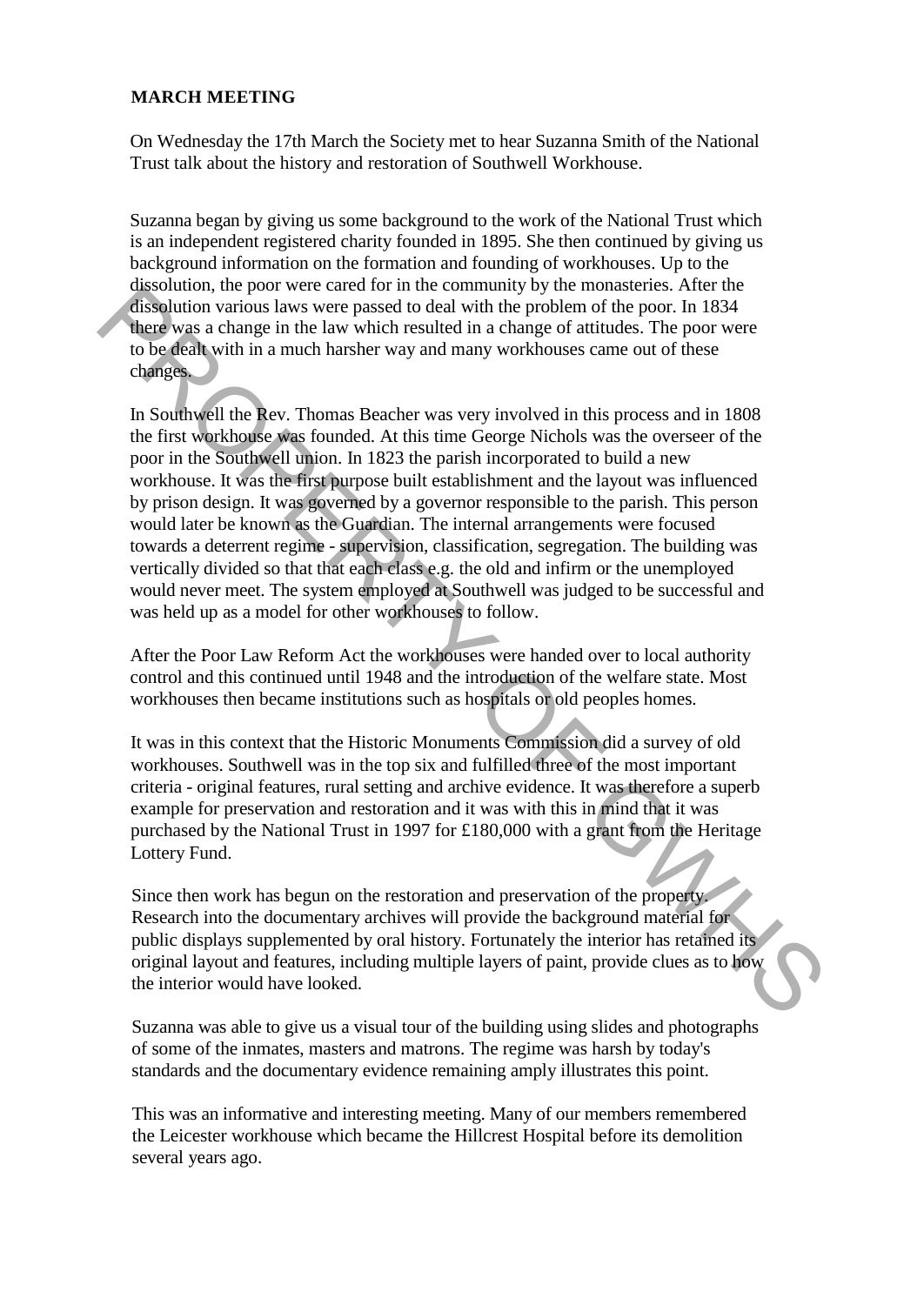#### **APRIL MEETING**

The situation that all chairmen of meetings dread occurred this month when the booked speaker was ill and unable to attend. What made it even worse was that he had asked a colleague to notify us but this was overlooked and we were not made aware of any problem until 6p.m. the same evening leaving no time to attempt other arrangements! Into the brink stepped Peter Clowes who was part way through the process of assembling the second half of the late Dennis Taylor's slides for a future showing. He brought these along, full of apologies that his commentary was not prepared. He need not have worried; his detailed knowledge of Wigston left you wondering what additional information the prepared commentary would have contained! We are very grateful to him for turning what would otherwise could have been a non-event into a most interesting evening.

This second half of slides, like the first which we saw in January, was taken in the 1960's and 1970's, but this time featured the Bushloe End/Newgate End area with Moat Street and Long Street, and the fields which were to be developed into the Little Hill Estate. This land belonged mainly to Rectory Farm, (next to the church), the Manor House, Yew Tree House and Forryan's Farm. There were shots of the old Rectory Farm house and yard, now the site of Birkett House, and of the old gas works. We heard when this last area was developed previously abandoned clinker was discovered causing some to think they were working on the site of a volcano! not have correct, his detailed knowledge of Wigston left you wondering what<br>diffusnal information the prepared commentary would have contained! We are very<br>grassically buin for turning what would otherwise could have been

Views taken from the church tower gave a very good idea of the layout of the fields. We could see an old track where the Co-op cows from Rectory Farm used to walk to a tunnel under the railway.The present Seaton Road was constructed following the line of this same track.

Although this area of Wigston, particularly Newgate End, has perhaps suffered least change over the years it was still very sad to note how much had been lost. Of the fields there is now but one tiny orchard belonging to the Manor House remaining.

The Chairman, Edna Taylor, thanked Peter very much for a truly fascinating and nostalgic evening. She then showed two toys which members expecting to hear Philip French's talk had brought along. An inherited teddy of unknown age and a really well used example of Pip the dog, one of the characters from the cartoon series Pip, Squeak and Wilfred. She mentioned with regret that the society had recently lost two members, Bill Ward and Millie Moore, both of whom would be well known to most of us.

#### **MAY MEETING**

On Wednesday the 19th of May the Society met for a trip to visit the Hinckley and District Museum.

The Museum is housed in a row of restored seventeenth century thatched cottages once used for framework knitting. The cottages are timber framed. The original wattle and daub infill has been replaced by brick nogging. This property and several others in the vicinity were bought by Messrs Atkins the local hosiery manufacturer in the 1920s. The others were demolished and the land given over to car parking, but the three cottages which constitute the museum were fortunately left standing.

They were acquired by the Museum in 1993. The museum illustrates aspects of the area's history from prehistoric to modern times. The Museum has also got a lovely cottage style garden, tea-room and shop.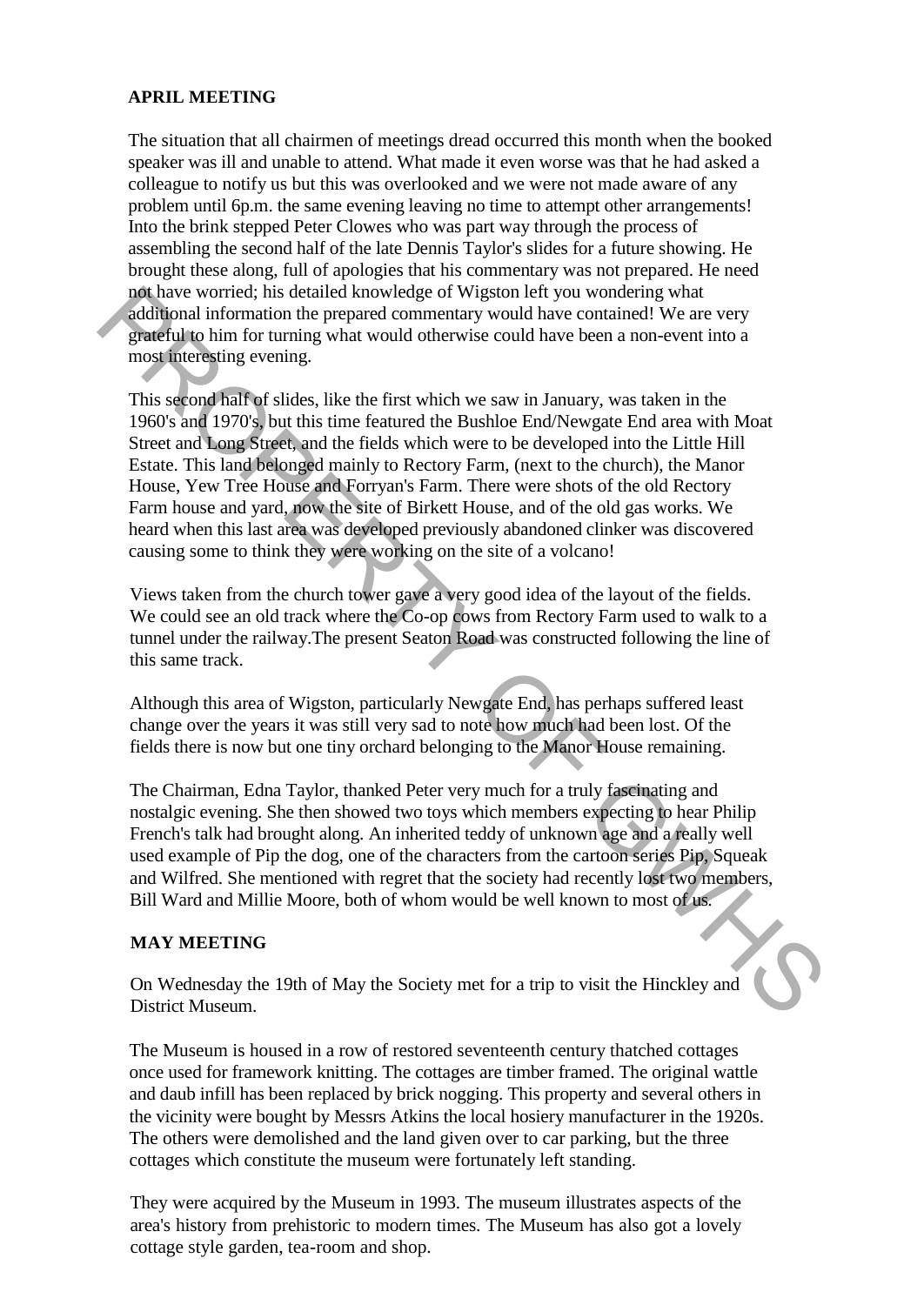For any members unable to make this trip, the Museum is in Lower Bond Street, Hinckley and is open Easter Monday to the end of October, Saturdays (10-4), Sundays (2-5) and Bank Holiday Mondays (10-4), admission is 50p. Tel. 01455 251218.

#### **THE SOCIETY SECRETARY**

Doris Chandler, who has not been in the best of health lately has decided to retire from the post of secretary. An office she has held very successfully since February 1984, some fifteen years. We would like to put on record our gratitude to her for this sterling service. A thank you card and vase (to hold the flowers she often receives) has been sent to her as a gesture of appreciation from us all. We hope to see you Doris at future meetings when you feel like venturing out.

This leaves the post of secretary vacant. Tricia Berry is filling in as acting secretary at present but the committee are anxious to find a more lasting solution as she does not want to do it permanently. She already puts in quite a lot of time as joint bulletin editor and in any case believes it is not good for the society to have its management in too few hands. We should be very grateful if members would consider this .It is not a big job and we are open to any suggestions, such as two people doing it jointly, or someone perhaps sharing it with Tricia. service. A thank you can't due to fold the flowers the offer line to the state and wave (to held the flowers of the content of the content of the service of the service of the service of the service of the content of the

## **THE BULLETIN**

\* \* \* \* \* \* \* \* \* \* \* \* \* \* \* \* \* \* \* \* \* \* \* \* \* \* \* \* \* \* \* \* \* \* \* \* \* \* \* \*

This issue should have a smarter more co-ordinated appearance. It is due to all items being produced by computer.

\* \* \* \* \* \* \* \* \* \* \* \* \* \* \* \* \* \* \* \* \* \* \* \* \* \* \* \* \* \* \* \* \* \* \* \* \* \* \* \*

5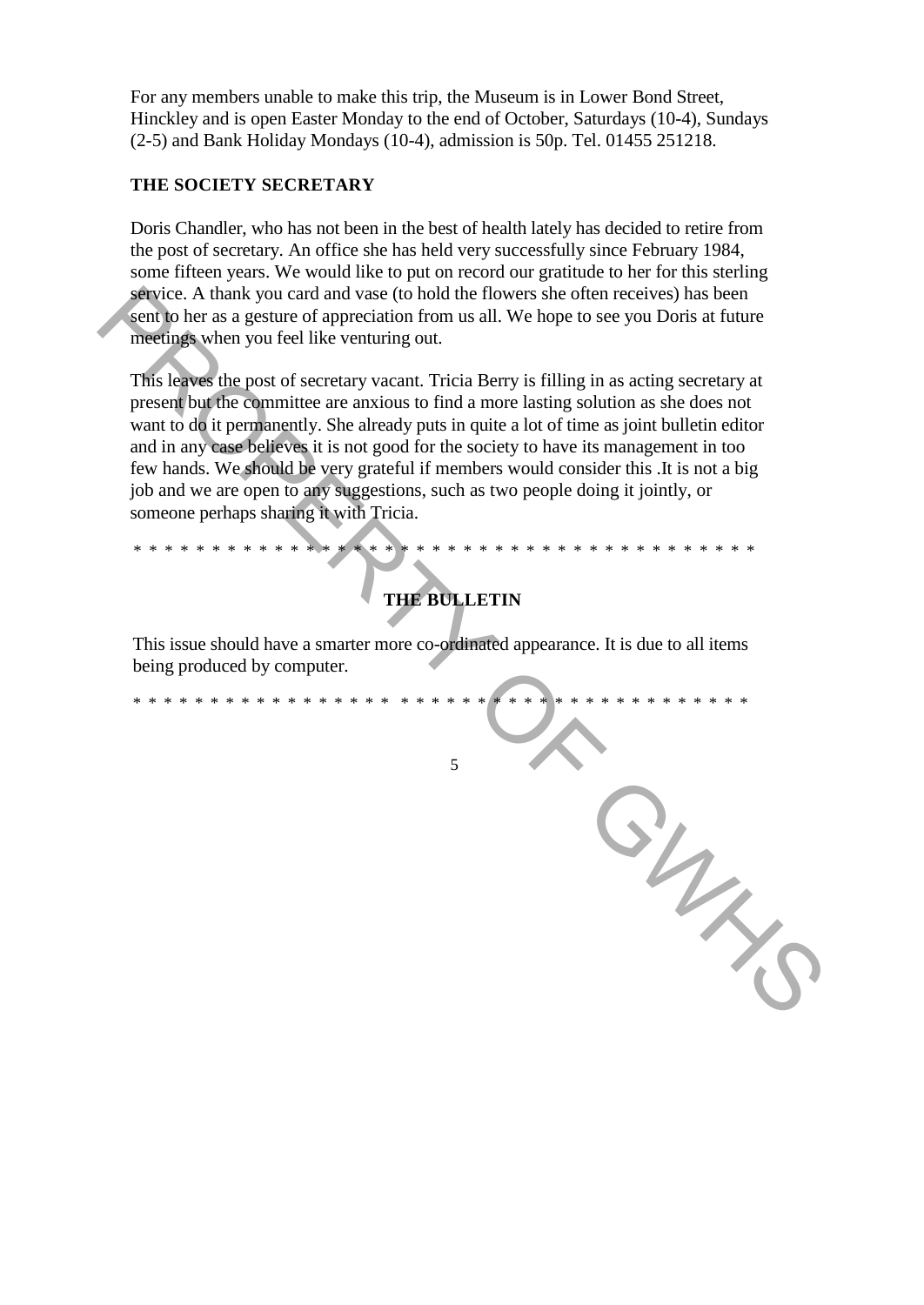#### **GREATER WIGSTON HISTORICAL SOCIETY** ANNUAL **ACCOUNTS**

| <b>Receipts</b>                                                                                                                                                                                                                                                                                                  |         | <b>Payments</b>             |         |
|------------------------------------------------------------------------------------------------------------------------------------------------------------------------------------------------------------------------------------------------------------------------------------------------------------------|---------|-----------------------------|---------|
| Opening Balances as at 1/2/98:                                                                                                                                                                                                                                                                                   |         | Lecturers'Fees & Expenses   | 84.00   |
| Cash in Hand<br>.40                                                                                                                                                                                                                                                                                              |         | Donations (£100 FWK Museum, |         |
| Current A/c<br>427.89                                                                                                                                                                                                                                                                                            |         | rest for speakers where no  |         |
| Deposit A/c<br>446.56                                                                                                                                                                                                                                                                                            | 874.85  | charge made)                | 293.90  |
| Subscriptions                                                                                                                                                                                                                                                                                                    | 388.00  | Postage                     | 39.50   |
| <b>Collections at Meetings</b>                                                                                                                                                                                                                                                                                   | 122.75  | <b>Beaumanor Visit</b>      | 221.91  |
| <b>Donations</b>                                                                                                                                                                                                                                                                                                 | 15.00   | O. Hughes Visit             | 157.50  |
| <b>Beaumanor Visit</b>                                                                                                                                                                                                                                                                                           | 231.00  | <b>Christmas Party</b>      | 202.95  |
| O. Hughes Visit                                                                                                                                                                                                                                                                                                  | 157.50  | <b>Bulletin Printing</b>    | 106.65  |
| <b>Christmas Party</b>                                                                                                                                                                                                                                                                                           | 205.00  | Room Hire                   | 147.00  |
| <b>Sale of Publications</b>                                                                                                                                                                                                                                                                                      | 20.00   | <b>Secretary's Expenses</b> | 35.00   |
| <b>Bank Interest</b>                                                                                                                                                                                                                                                                                             | 10.45   | <b>Programme Printing</b>   | 18.75   |
| Closing Balances as at 31/1/99:                                                                                                                                                                                                                                                                                  |         |                             |         |
|                                                                                                                                                                                                                                                                                                                  |         | Cash in Hand<br>5.82        |         |
|                                                                                                                                                                                                                                                                                                                  |         | 239.77<br>Current $A/c$     |         |
|                                                                                                                                                                                                                                                                                                                  |         | Deposit A/c<br>471.80       | 717.39  |
|                                                                                                                                                                                                                                                                                                                  | 2024.55 |                             | 2024.55 |
| $* * *$<br>* * *<br>$\mathcal{R}^{\prime}$<br>$\ast$<br>* * * * * * * * * * * *<br>$\ast$<br>$\ast$<br>$\ast$<br>*<br>$\ast$<br>$\ast$<br>$\ast$<br><b>BEREAVEMENTS</b>                                                                                                                                          |         |                             |         |
| Sadly we have to report the recent deaths of two members.                                                                                                                                                                                                                                                        |         |                             |         |
|                                                                                                                                                                                                                                                                                                                  |         |                             |         |
| Firstly, on 25th March, Millie Moore, the last of the children of Charles Moore the<br>well known founder of Wigston Band. Millie died in Yorkshire where she had gone to<br>live last year following the death of her sister Norah. She was brought back for burial<br>at Wigston Cemetery.                     |         |                             |         |
| Millie had a great interest in local history, particularly Wigston's, and was something<br>of a fan of our bulletin, always telephoning after receiving a copy to say how she had<br>enjoyed it! She was also a devoted member of St. Thomas's Church and a long serving<br>member of the Wigston Trefoil Guild. |         |                             |         |
|                                                                                                                                                                                                                                                                                                                  |         |                             |         |

#### **Receipts and Payments for the year ending 31st January 1999**

### **BEREAVEMENTS**

Secondly, on 3rd April, Bill Ward, a very long standing member of this society and known to many people, around Wigston and beyond, through his work for the Methodist Church and local history.

Our thoughts are with the families of both at this difficult time.

Bill has been chosen as a fitting subject for the Who's Who biographical article within this bulletin.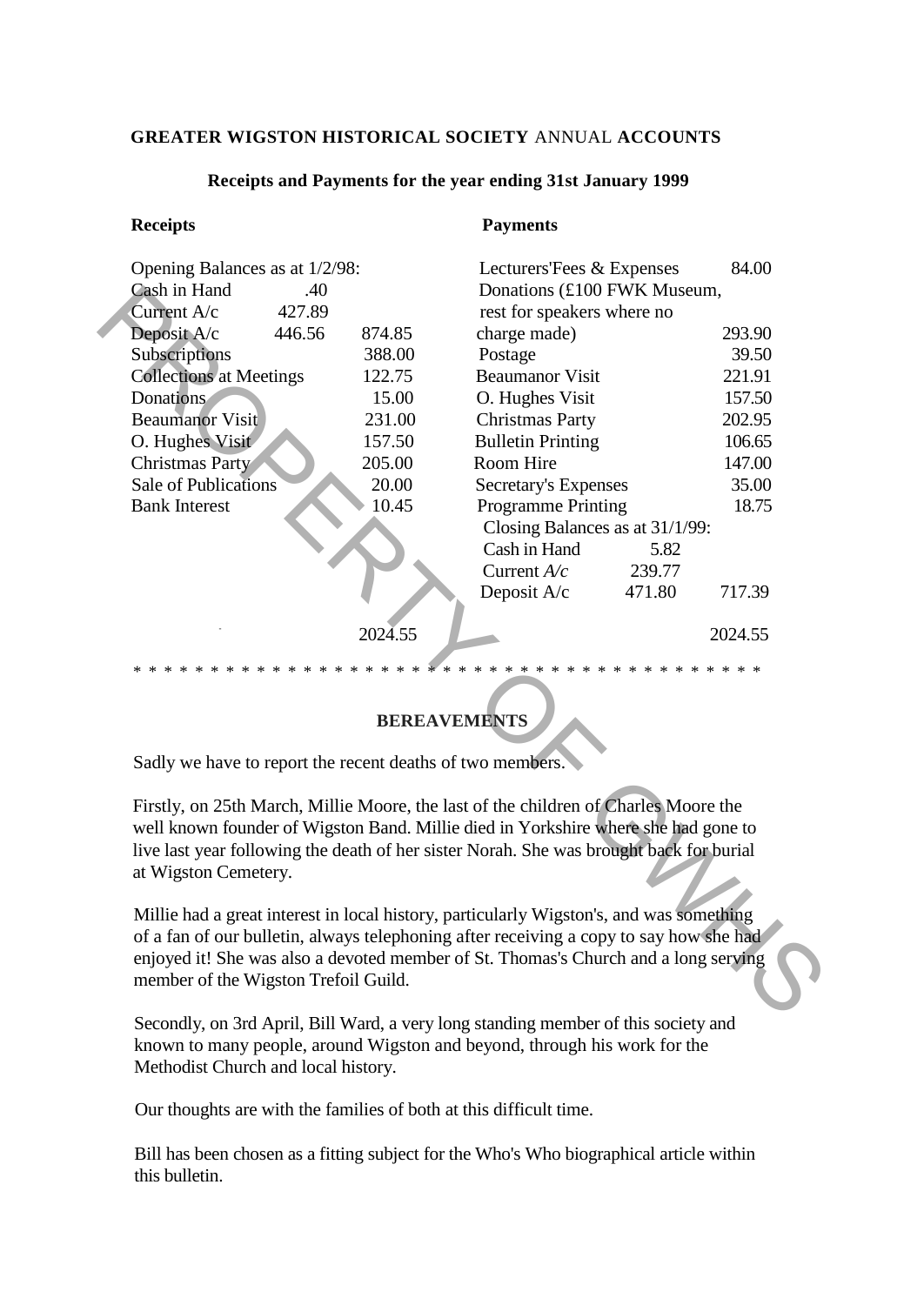#### **WIGSTON WHO'S WHO NO:** 23

#### **WILLIAM ARTHUR WARD**

William Arthur Ward (Bill to practically everyone) was born on 20/12/1911 at the family home, 8 Aylestone Lane, Wigston. He was the second child of Fred Ward, who was originally from Lincolnshire, and his wife Annie, who was from Leicestershire. The couple already had a daughter Evelyn and were later to have another son, Kenneth. The family came to Wigston because of Fred's appointment as a signalman with LMS railway. A job he was to do for the rest of his working life, based mainly at Wigston North Junction.

When Bill was aged 3 the family moved to 29, Gladstone Street. He was educated firstly at Bell Street Infants School and then Long Street Council School, leaving at the age of 14. He enjoyed all aspects of school life and, inspired by his teacher Robert Kind, developed a particular love of literature, especially poetry and Shakespeare. He learned to recite long passages by heart and this ability came to the notice of Dr. Briggs, the well known blind doctor, so that Bill and a friend were sometimes invited to the house to entertain the doctor's dinner guests. Bill was also good at sport and captained the shield winning school football team. He later became founder member and first secretary of his school Old Boys (COB's) Football Club. The coople already had a daughter Hvelsyn and were later to have another some and which and a daughter Hvelsyn and were later to have a more than we will speak to the was to do for the rest of his working life, based main

After school he attended Clark's Commercial College on London Road, Leicester, before taking his first job with Thomas Firth & Co, the Leicester supplier of buttons and trims to the garment trade. He continued his education in the evenings studying Economics, French and Mathematics at Leicester College of Art and Technology for the next four years.

He later obtained a job with Leeds Permanent Building Society in St. Martins, and on 1st April 1935 moved to the Leicester Permanent Building Society in Welford Place, where he was to spend the rest of his working life, eventually becoming advances manager. His career was interrupted during the war when he served with the Royal Corps, of Signals mostly overseas in Persia and Iraq.

In May 1947 he married Margaret Hobday, a teacher, and the daughter of Charles Hobday and his wife of Long Street, setting up home in Kingsmead Road, Knighton. They had two children Elizabeth and David, and grandsons Joe, Jack, Luke and the late Sam.

Bill's parents had always worshipped at Frederick Street Methodist Church and he continued this tradition, joining the choir when aged 11. His love of music especially choral music, increased when he became choir master in 1939, a post he held until 1967 when he handed over to a qualified successor. By then he was secretary of the Trustees and a chapel steward. He also served as treasurer and the financial knowledge and standing he brought to committee meetings was greatly valued by Rev. Kenneth Wilson when he first came to Wigston as an inexperienced minister. Bill also worked at circuit and district level and as a result became well known over a wide area. In 1985 he wrote Through all the Changing Scenes' to commemorate the 100th anniversary of the church building. When his church combined with Moat Street Church to become the Wigston Magna Methodist Church, Cross Street, his loyalty continued and he remained a member of the choir for the rest of his life.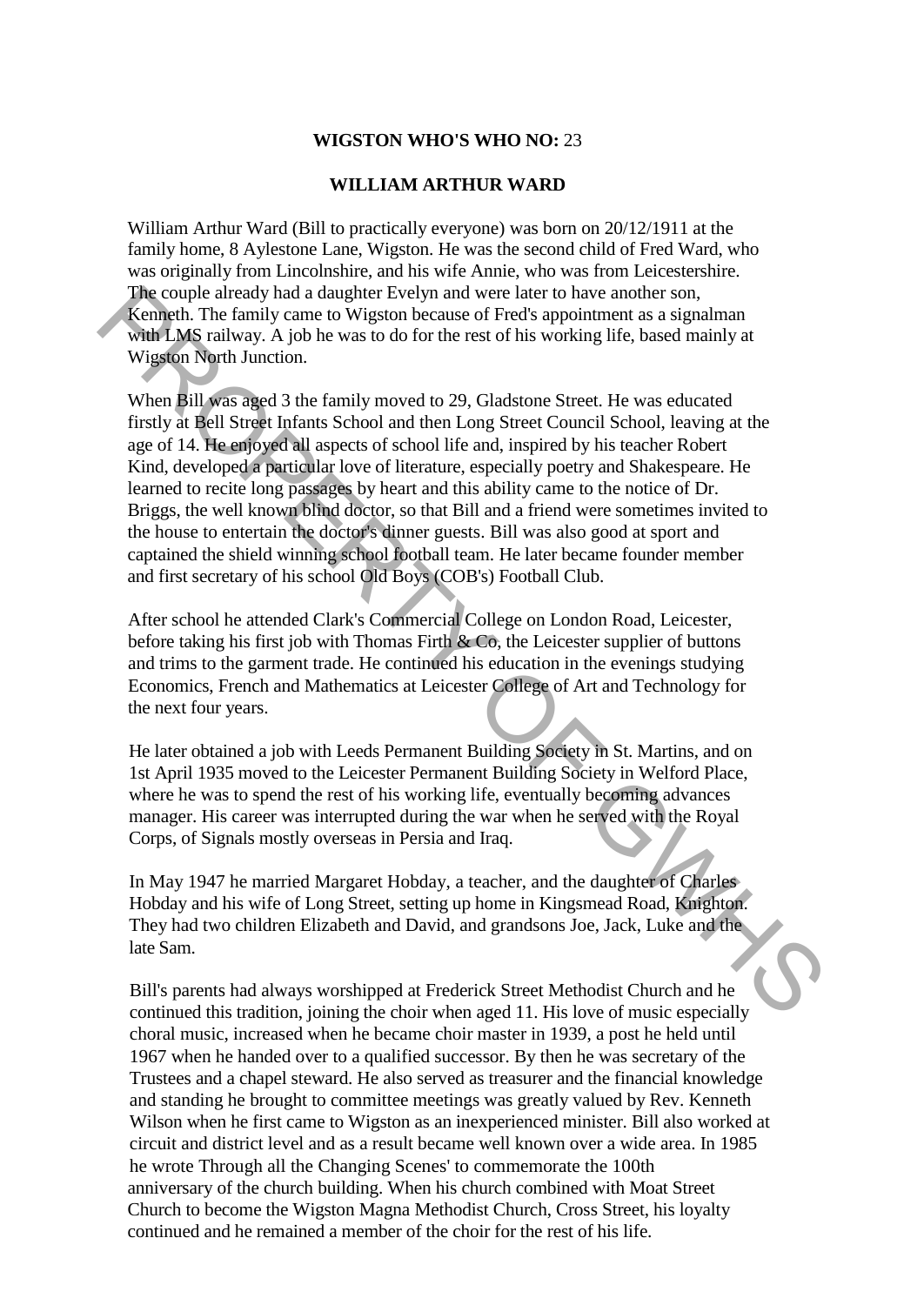Bill had many interests; when younger he enjoyed tennis and was a member of Miss Howe's Club in Aylestone Lane. He loved the countryside, gardening and walking, especially in the mountains, and achieved an ambition when he got his son David onto the three highest peaks in Great Britain, Ben Nevis, Sea Fell and Snowden before his 16th birthday. He was a founder member of the Wigston Civic Society and when he retired he and Margaret did voluntary work including helping with the Meals On Wheels service.

But perhaps his greatest interest, apart from his church, was local history, particularly Wigston's history. When this society was formed he was one of the first members. In 1986 joining with Duncan Lucas to research the book 'Wigston Harcourt' which explained the old names of some of the people and places connected with Wigston, many of which were then used for the road names of that housing estate. When the Framework Knitters Museum was set up Bill became one of the founding trustees.

At the early age of 13 he had taken up photography, initially with a simple box Brownie Camera. He began to make a record of the buildings and street scenes around Wigston especially where development was threatened. Over the years these photographs together with others he collected built up into a valuable and quite fascinating record of Old Wigston and how it had changed. He researched these scenes and acquired an impressive local knowledge. He then began to give slide show presentations which became much in demand, the proceeds invariably being donated to the Methodist Church or the Framework Knitters Museum. Biometrian bis greatest interest, apart from his church, was local bistory, particularly in<br>Figures history. When this society was formed he was one of the first members. In<br>1986 joining with Duncan Lucas to research the

Bill died on 3/4/1999 aged 87. After a private cremation a very well attended Thanksgiving Service was held in Wigston Magna Methodist Church. The Wigston Mail quotes Duncan Lucas as saying "Those who knew him will miss him. Most of all, he was a proud and genteel Christian." A statement with which all who knew him would surely agree.

Tricia Berry

Sources: The great majority of the information within this article was very kindly supplied to the author some years ago by Margaret Ward for another project which in the event did not happen.

Additional information from Wigston Mail 29/4/1999, and an address given by Rev. Kenneth Wilson at the Thanksgiving Service.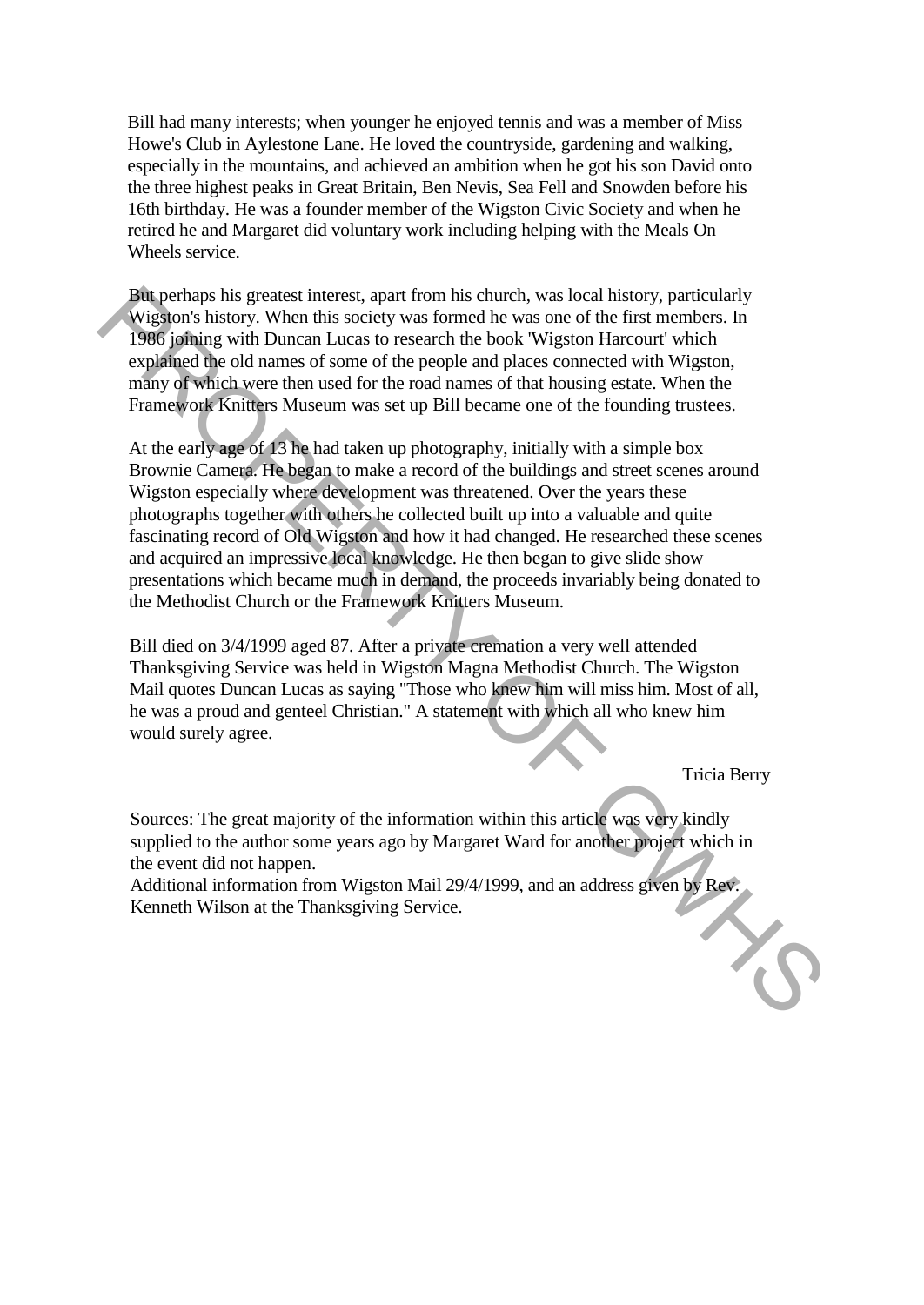#### **THE AMERICAN CONNECTION**

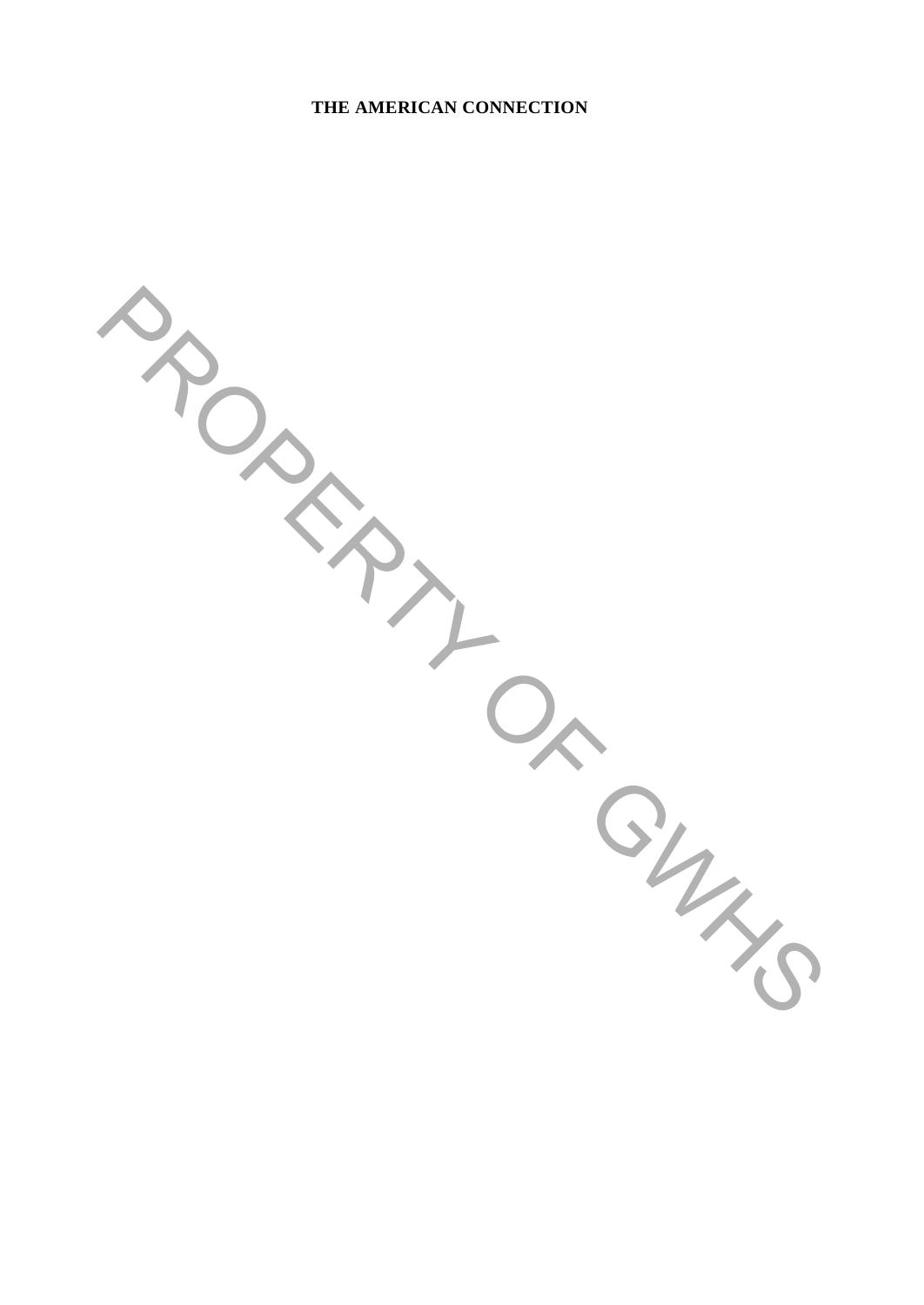As a member of the Leicester Victorian Society, I receive their newsletter giving details of buildings they are trying to get listed or have repaired and so on. The last paragraph of the most recent newsletter caught my eye. It said:

"We recently received a telephone call from an antique dealer planning a Christopher Dresser exhibition in New York in the year 2002. He says that Bushloe House. Wigston, contains furniture by Dresser, and that the house may be dated as early as 1867. Does anyone have information relating to this building, its date or architect?"

I remembered that we had made a visit to Bushloe House two years ago and that Christopher Dresser's name had been mentioned by our guide. In preparation for the visit, Tricia Berry had written two of her excellent 'Wigston Who's Who' articles, one on Stephen Fry, architect of Bushloe House, the other on Hiram Abiff Owston JP who later bought it and lived in it for nearly 40 years. I asked Tricia's permission to send off her articles, which she gave, and I took them along to the Victorian Society's chairman. We were very warmly thanked for our prompt response and Tricia was praised for her articles. I asked to be kept informed about the exhibition. Fraction can one may make a real of the Desimber Processor (and the Constant Constant Constant Constant Constant Constant Constant Constant Constant Constant Constant Constant Constant Constant Constant Constant Constant C

The announcement about the exhibition intrigued me to such an extent that I began to ask questions. Why an exhibition in New York? Who would have heard of Christopher Dresser across the Atlantic when most people here have not? What was special about this furniture? A few books yielded some of the answers, and I append a some notes on this seemingly underrated designer.

#### **Christopher Dresser 1834-1904**

.

Christopher Dresser was born in Glasgow, son of a Yorkshire excise officer and his wife. When the family was posted to Sussex, Christopher was educated at the Government School of Design at Somerset House in London.

These Government Schools of Design had been set up in 1835 to encourage collaboration between the arts and industry as mass production of goods began to take over from traditional crafts. It was thought necessary to raise standards of design to help Britain to compete with other European countries. The students at the schools were goldsmiths, jewellers, furniture makers, lithographers, pottery makers and draughtsmen of the day.

While at Somerset House, Dresser developed interests in botany and oriental art, which were consistent sources of inspiration throughout his career. He also came under the influence of some eminent men, teachers who greatly furthered his ambitions. Owen Jones, architect and designer, enlisted his help by inviting him to submit a page of illustrations for his book called The Grammar of Ornament', a huge pattern book of designs from many media and cultures, emphasising flat patterns and geometrical forms. Dresser's page was of flowers which he thought were a prime source for transforming natural forms into ornamental ones. William Morris, of the Arts and Crafts Movement, was indebted to this book when he carried its principles into the field of book design.

Another of his teachers was Henry Cole, reputed originator of the Christmas Card, who served on the Managing Committee for the Great Exhibition of 1851. The profits from this were used to create the Science and Art Department at South Kensington, with Henry Cole as secretary. It was possibly Dresser's former contact with Cole that gained him the Chair of Botany applied to the Fine Arts at the Department, in 1860. Dresser was disappointed when his application for Chair of Botany at London University was unsuccessful, but in the same year he was awarded a doctorate from Jena University in Germany. He was very proud of this, and insisted on being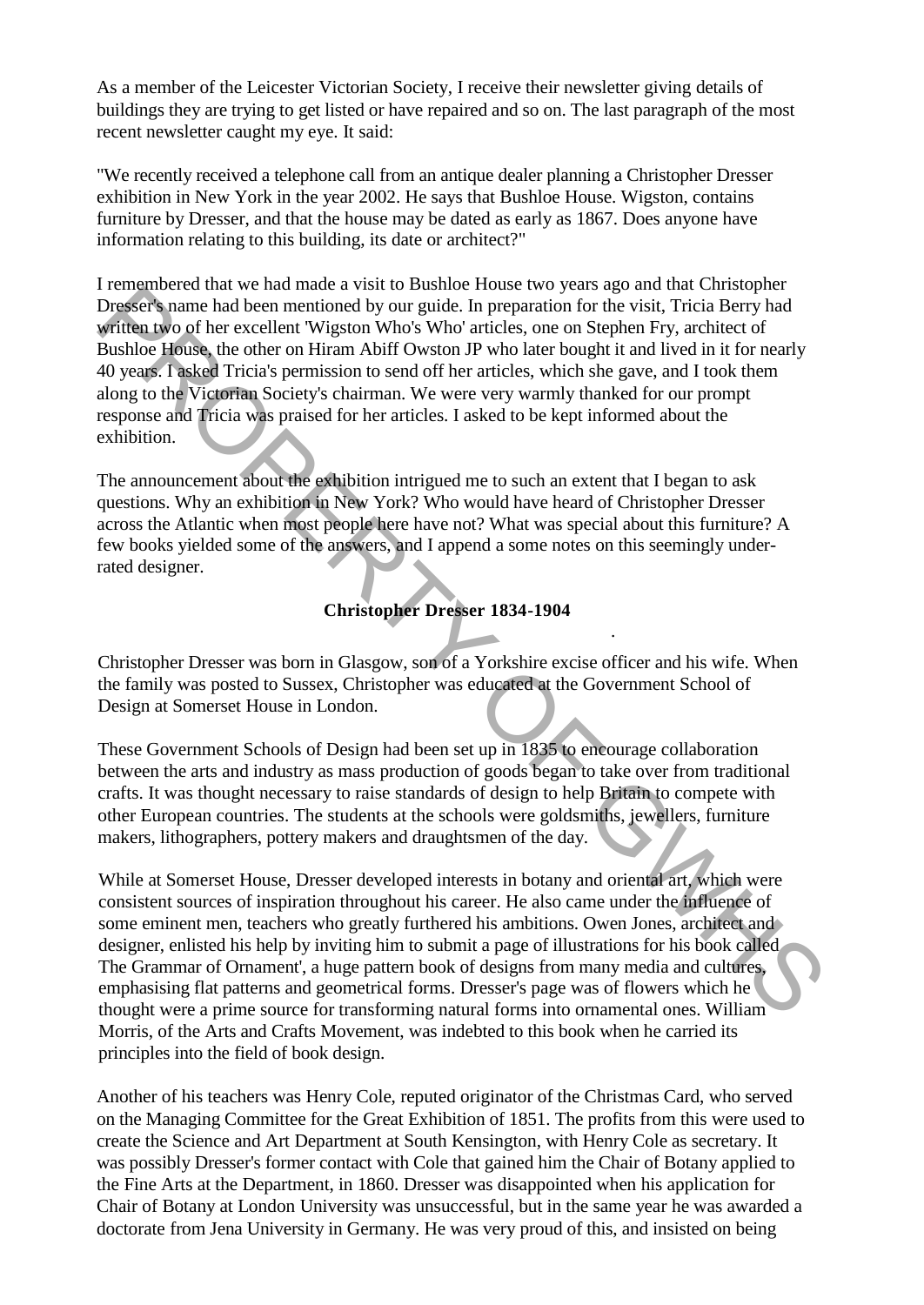called Dr. Dresser. In 1862, he published The Art of Decorative Design', important as the first popular book on design to show readers how to create designs themselves.

It must have been about this time that Dresser came to the attention of Hiram Abiff Owston of far-away Bushloe House in Great Wigston. A man of wealth and taste, Hiram Abiff had in 1866 bought the fine house, originally built in 1850, for his new bride and had the walls of the staircase painted in frieze and dado with abstract sunflowers and roundel work in geometric patterning. The books say this is 'attributed to Christopher Dresser'. It is certainly like his style. Some of the furnishings in the house were designed by him, and at the subsequent sale of the house, 'the Bushloe House furniture' went to the Victoria and Albert Museum, though when Tricia visited there recently, they could only show her one small chair.

During the 1870's Dresser's career began to take a new turn as his botanical interests faded and his respect for Japanese and oriental design increased. On his way to a visit to Japan, he went to the Philadelphia Centennial Exposition of 1876 and also lectured at the new Pennsylvania School of Industrial Art. His theories of design were regarded as revolutionary and influenced certain American designers, and he was commissioned to make a collection of Japanese artefacts for Tiffany & Co., an American glass firm, while he was in Japan. He subsequently published 'Japan: its Architecture, Art and Art Manufacturers' in 1882.

In the last two decades of the nineteenth century, the Arts and Crafts Movement was at its peak, and the name of William Morris, a principal founder, was known on both sides of the Atlantic. Christopher Dresser gained inspiration from it, yet he never fully accepted its ideals as a way of life. He was a universal artist, working in metalwork, glass, wallpapers, ceramics and furniture, but unlike Morris, who had a horror of capitalism and industrialisation, he saw the importance of co-operation with industry in bringing well made objects within reach of the widest possible public. Morris's hand made objects were expensive and only bought by an elite. It is a paradoxical position for a committed Socialist, as Morris was. Tricia visited there recently, they could only show her one small chair.<br>
During the 1870's Dresser's career began to take a new turn as his botanical interests faded and<br>
his respect to Apparese and oriental design increa

For William Morris, medieval craftsmanship expressed the happy spirit of the society that produced it, and he became a major force in the revival of the craft tradition to improve both design and society. Dresser made a point of using modern materials such as cast iron and linoleum, and modern techniques such as electro-plating. Far from preaching the craft ethic when in America, he insisted on secular design using national characterists in the present. This more forward looking point of view would probably appeal, which might be why Dresser is well regarded there.

However, Morris's name has lived on as one whose influence on the decorative arts cannot be overestimated, while Dresser's work was forgotten when he died in 1904. That is, until Sir Nikolaus Pevsner in 1937 acclaimed him as one of the pioneers of modern design. Perhaps he is due for a revival, for when I consulted the Dictionary of National Biography for information, his name was not in. It was, however, in a supplement called 'Missing Persons' published in 1993, as though he is now thought worthy of an entry.

We can only hope that our antique dealer who telephoned for information on Bushloe House will be able to bring off his exhibition in New York, and that the Victoria and Albert Museum will unearth from storage 'the Bushloe House Furniture' and make sure it is heavily insured for the journey.

Wouldn't it be lovely if, in 2002, we could have a summer outing to New York to see the furniture that graced the living rooms of one of Wigston's finest houses a hundred years ago? Just a dream ...........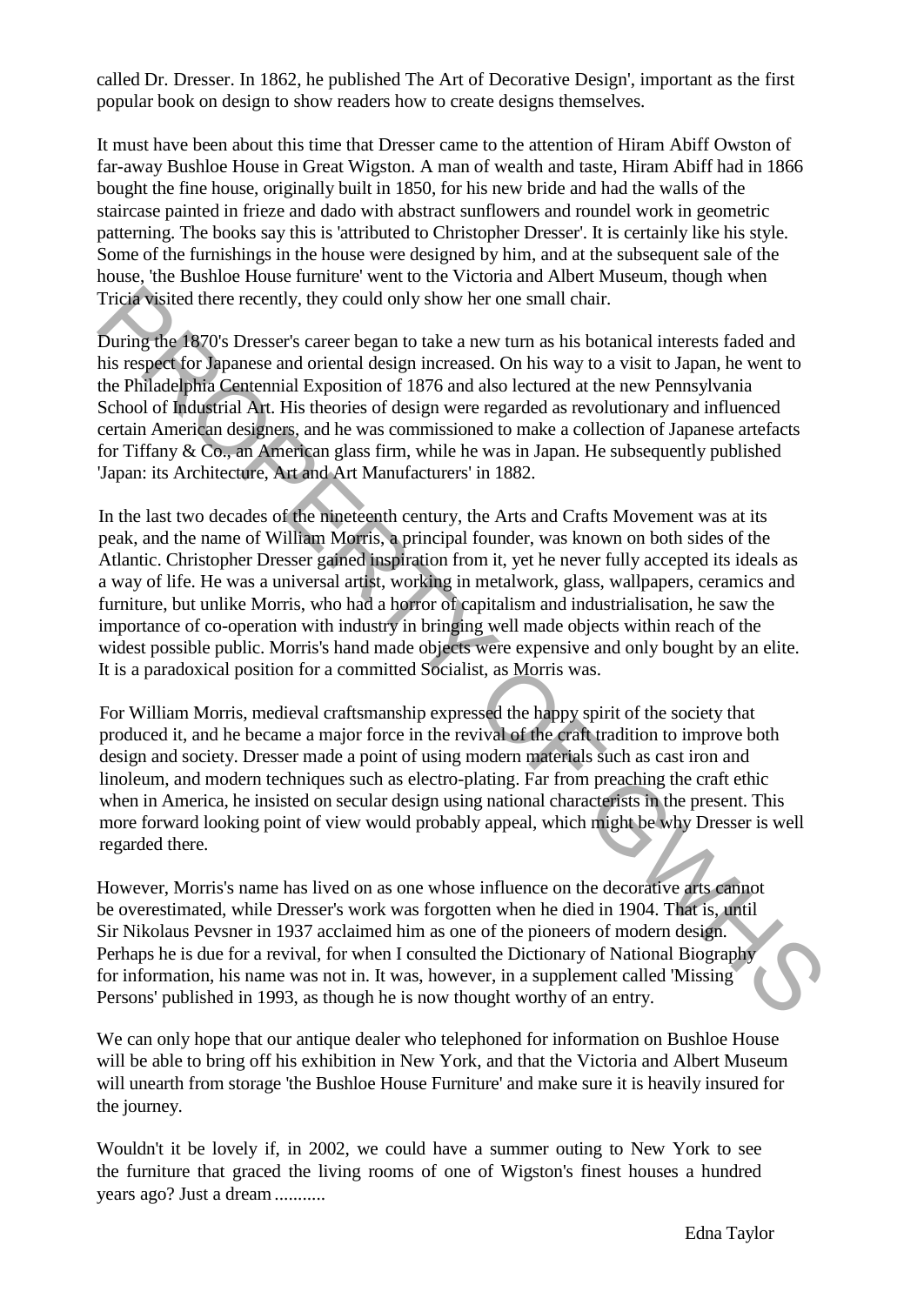Sources: *The Dictionary of National Biography (Missing Persons).* Isabelle Anscombe & Charlotte Gere: *Arts and Crafts in Britain and America.* Donald Reynolds: *Cambridge Introduction to the History of Art, The Nineteenth Century.*

Tricia Berry: *Wigston Who's Who No:* 77 (Bulletin 48) and *No: 18* (Bulletin 49). D.S. Hunt: *The Master Builder.*





Detail from painted wall decoration at Bushloe House attributed to Dr. Christopher Dresser. Reproduced from *The Master Builder.*

PRODUCED CORRECTED CORRECTED CORRECTED TO DEVELOP THE MASTER BURGLEY.<br>
Detail from painted wall decoration at Babilor House attributed to Dr. Christopher<br>
Dresser. Reproduced from *The Master Builder.*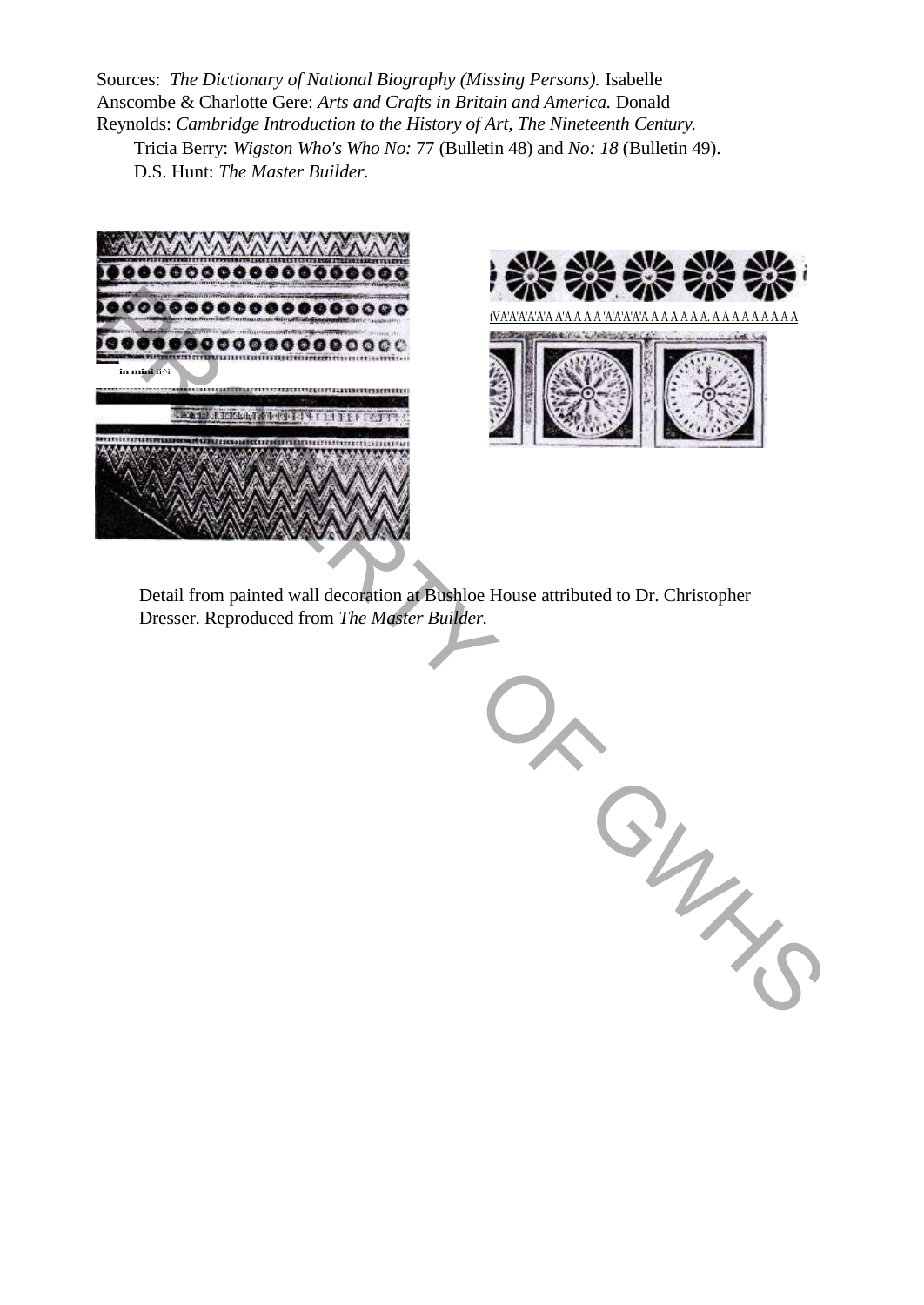

Soup tureen designed by Dr. Dresser, 1880. An example of how he foreshadowed the functional style of the Modern Movement. *From Arts and Crafts in Britain and America.*